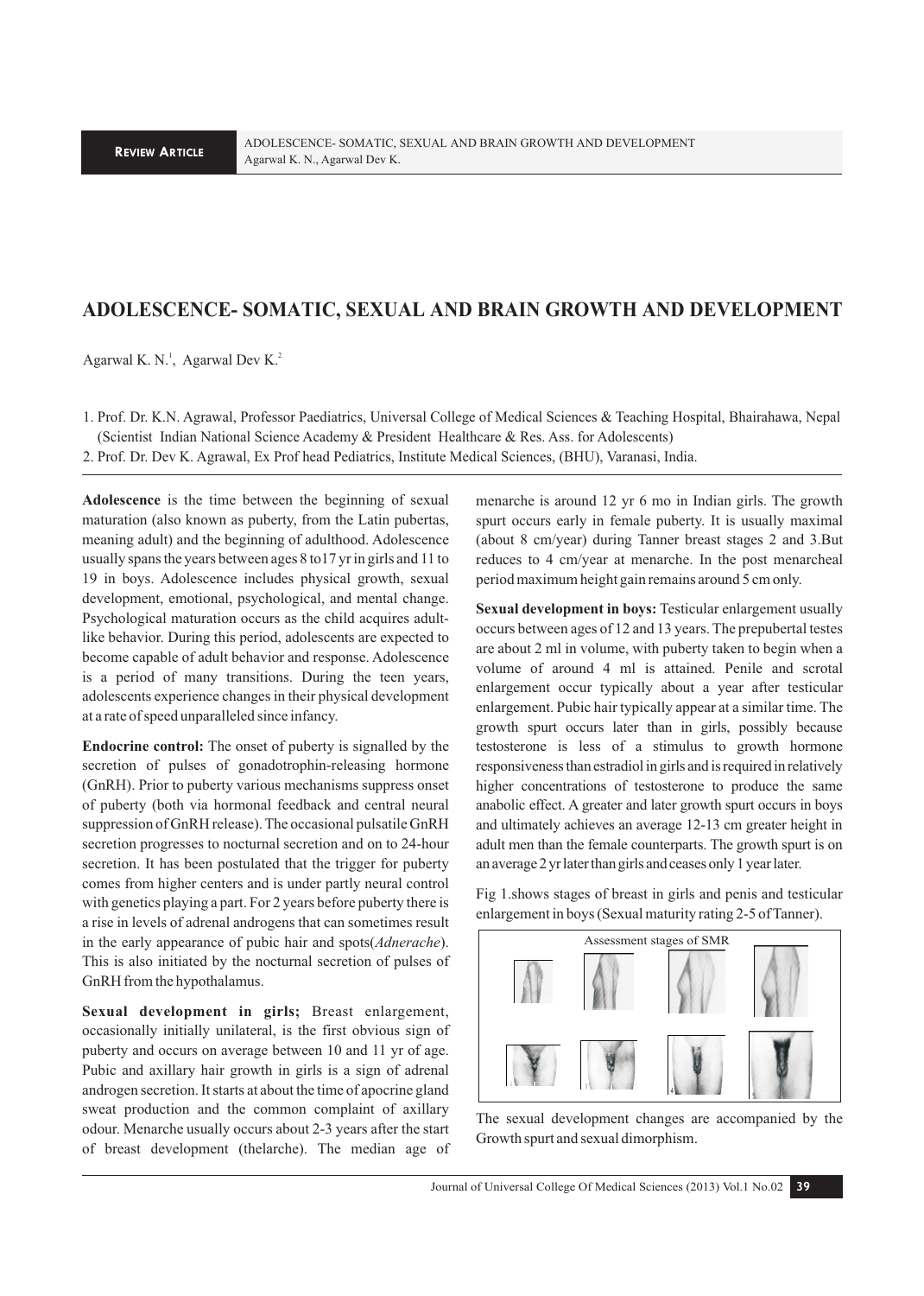**Physical growth:** includes rapid gains in height and weight. During a one-year growth spurt, boys and girls can gain an average 10-11 cm and 8-9 cm in height, respectively.

**Adolescence Growth -** Period extends for 2.5 to 3 years; to cross Sexual Maturity stages 2-5. Height gain is 27-29cm in boys & 24-26cm in girls. Weight gain in both being 25-30 kg. Weight gain results from increased muscle development in boys and body fat in girls.

Fig 2. Shows importance of correlating assessment of growth (height and weight), in adolescence with sexual maturity stages.



**Breast Development Stage(SMR-3)**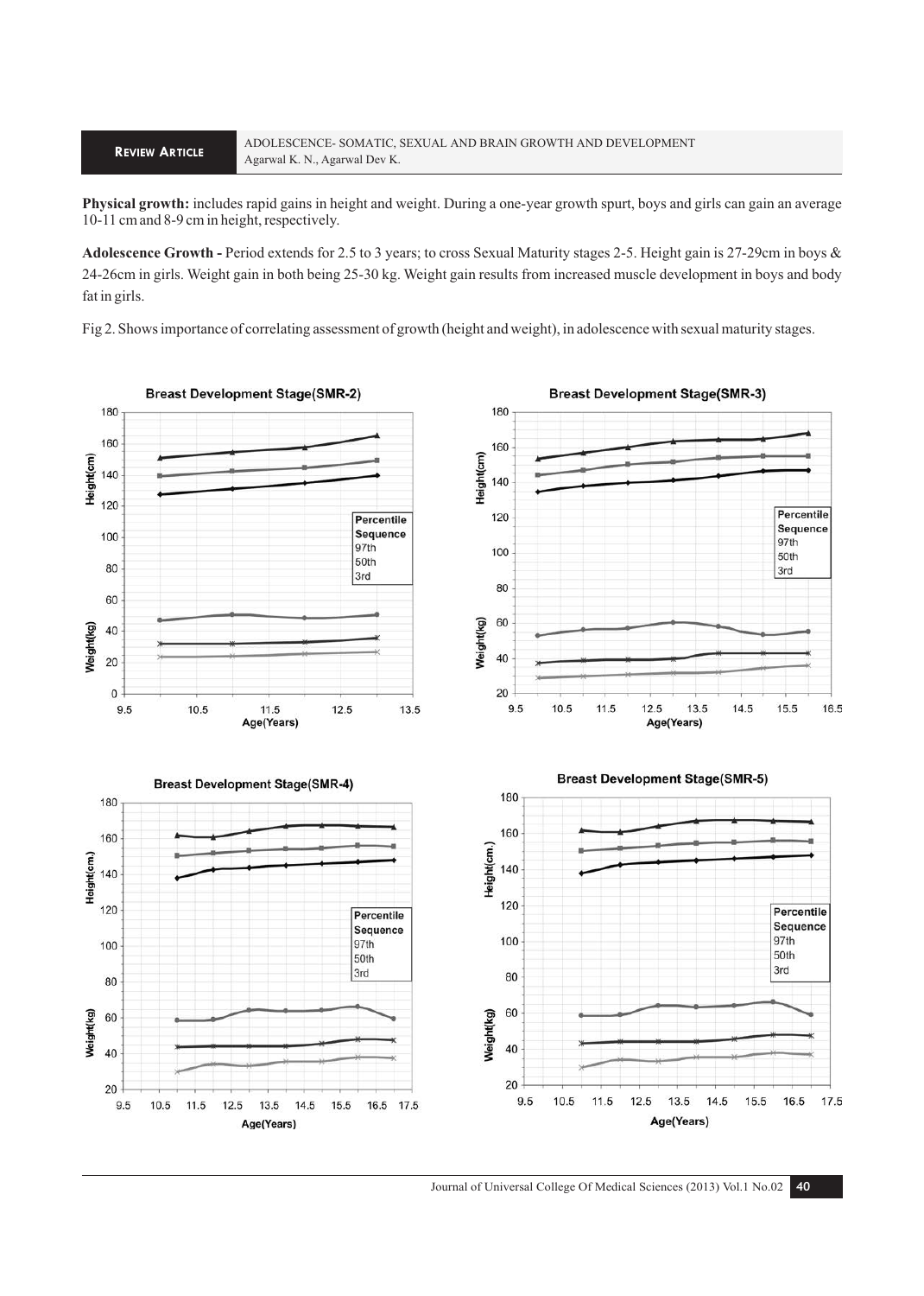

Source: Agarwal K.N., et.al., Physical Growth Assessment in Adolescence, Indian Pediatrics, Nov(38), 2001:1217-35

This understanding of sexual maturity to physical growth is important as in usual practice anthropologist and medical practitioners use the distant growth curves in relation to age (Fig 3,see example of 14 yr boy showing median height in as 158 and in SMR 2-5 height values are 151, 156.5, 162 and 166cm respectively)



Journal of Universal College Of Medical Sciences (2013) Vol.1 No.02 **41**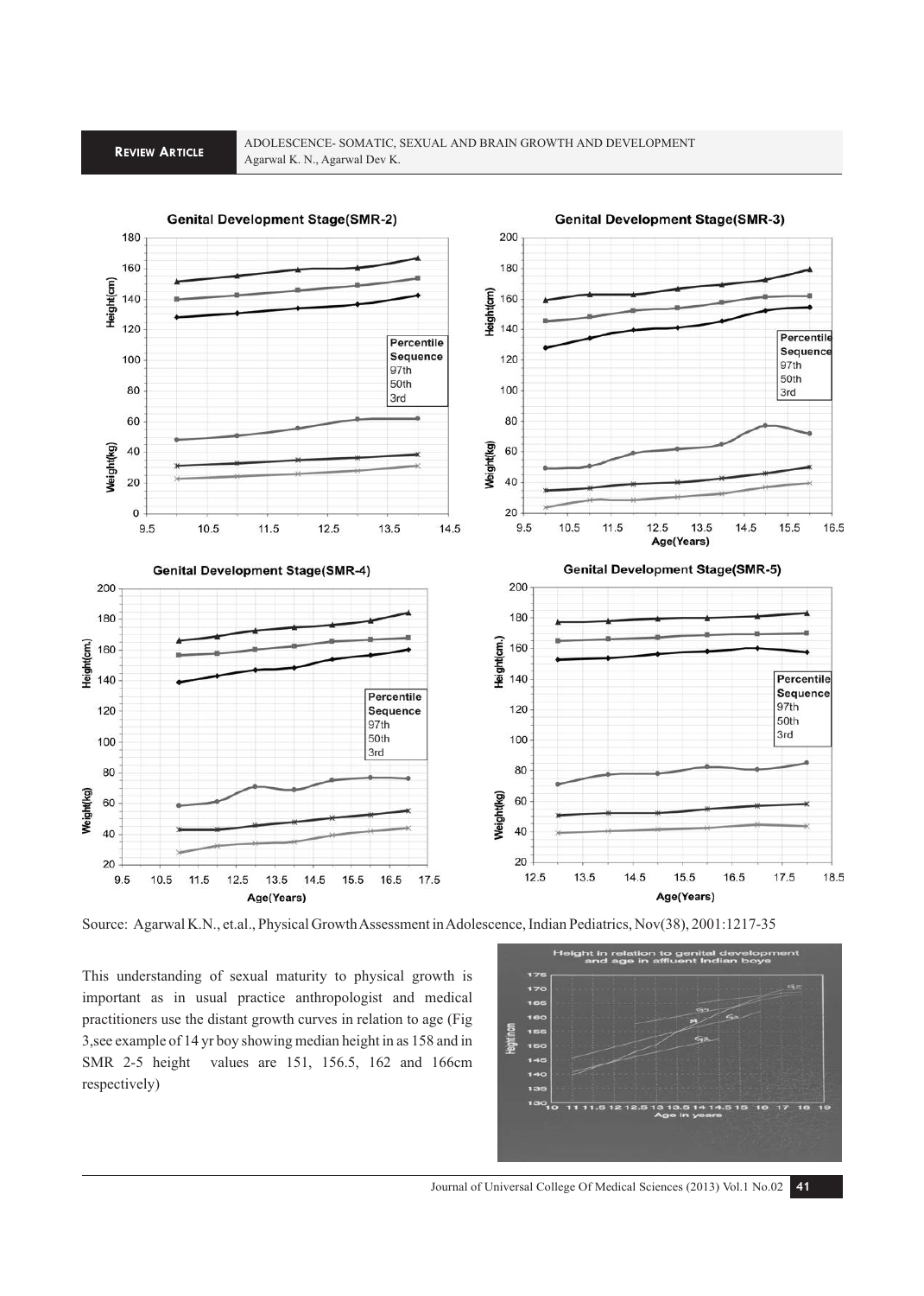### **Brain growth and development in adolescence**



Studies on the brain during the last decade show that it -- along with height, weight and hormones --goes through dramatic changes during the middle school years. While outward changes are easy to see, brain development goes much deeper, but it can go far in explaining how and why your child does what he does.

According to the National Institute on Mental Health (NIMH), there is a surge of production of the brain's gray matter prior to puberty. Before this finding in 1999, it was thought that the brain overproduced gray matter only until about 18 months of age -- after which there was a steady decline as unused brain cells were discarded. We now know that such the area of brain growth during adolescence centers on the frontal lobe. This is the control center for "executive functions as planning, impulse control and reasoning".

The "*Brain growth*" is complex as "Gray matter**"** is made up of the cell bodies of neurons, the nerve fibers that project from them, and support cells. At birth each neuron has 2,500 synapse by 2 years, there are 15,000 synapses per neuron. At 3 years the first period of consolidation begins. This period tends to be characterized by children asking the question "why?" It is estimated that a four year old asks a "why" question every two and a half minutes. Around the age of six, there is a second surge as the brain starts to use language in increasingly complex ways. Up to the age of nine a child's brain continues to be twice as active as an adult's brain.

In adolescence brain adopts a "*use-it-or-lose-it*" pruning system, sloughing unused connections and increasing the

speed of others. 30,000 synapses may be lost per second in the early adolescent brain leading to an ultimate loss of almost one half of the synapses. Areas of the brain responsible for executive functioning (such as strategic thinking, weighing risks and benefits and impulse control) continue to develop and refine connections through adolescence and into the midtwenties.

Adolescents who engage in more dangerous activities have white-matter pathways that appear more mature than those of risk-averse youths. *White matter is essentially the brain's wiring* the neural strands that connect the various gray-matter regions, where the actual nerve cells reside, that are otherwise independent of one another.

*Maturation of white matter*: a) increases the brain's processing speed;b) nerve impulses travel faster in mature white matter. Children who had been in an orphanage at any time in their lives had much smaller gray matter volume in the cortex of the brain and had smaller white matter volumethan those who had never been in an orphanage. Even if children were placed in loving foster homes, the formerly institutionalized children's gray matter didn't catch up. In contrast, white matter, however, seemed to be more resilient, as orphaned children placed in high-quality foster care had the same white matter volume as those who were never in an orphanage.

*Children born of undernourished-anemic mothers and continued to live in "Endemic undernutrition"showed*:The intrauterine growth retarded offspring's of undernourishedanemic mothers havehypotonia, hypoexcitability, limp posture, shortening of sleep cycle, intra hemispheric asymmetry and abnormal paroxysmal discharges; suggesting dysmaturity of brain. These undernourished children followed from birth to preschool years had impaired: intelligence, behavioral, conceptual and sensory motor development. During school age until 17.5 years follow up studies showed mobilization of amino acids from body muscles (increased serum enzyme activities i.e. LDH, ALP, AST, ALT, CK,CK-MB and CK-mm. 31- phosphorus magnetic resonancespectroscopy showed that -ATP and Pi in muscles was significantly increased at the cost of Pcr (Phosphocreatinine). Soft neurological signs - persisted. There was deficit in higher mental abilities. Brain MRIfrontal lobes showed reduction in size, and loss of asymmetry. Reaction time studies showed affects on perceptual abilities, information processing and analytical capabilities. It is important to note that early life undernourished children continued to have prolonged reaction time, even if they had attained normal nutrition.